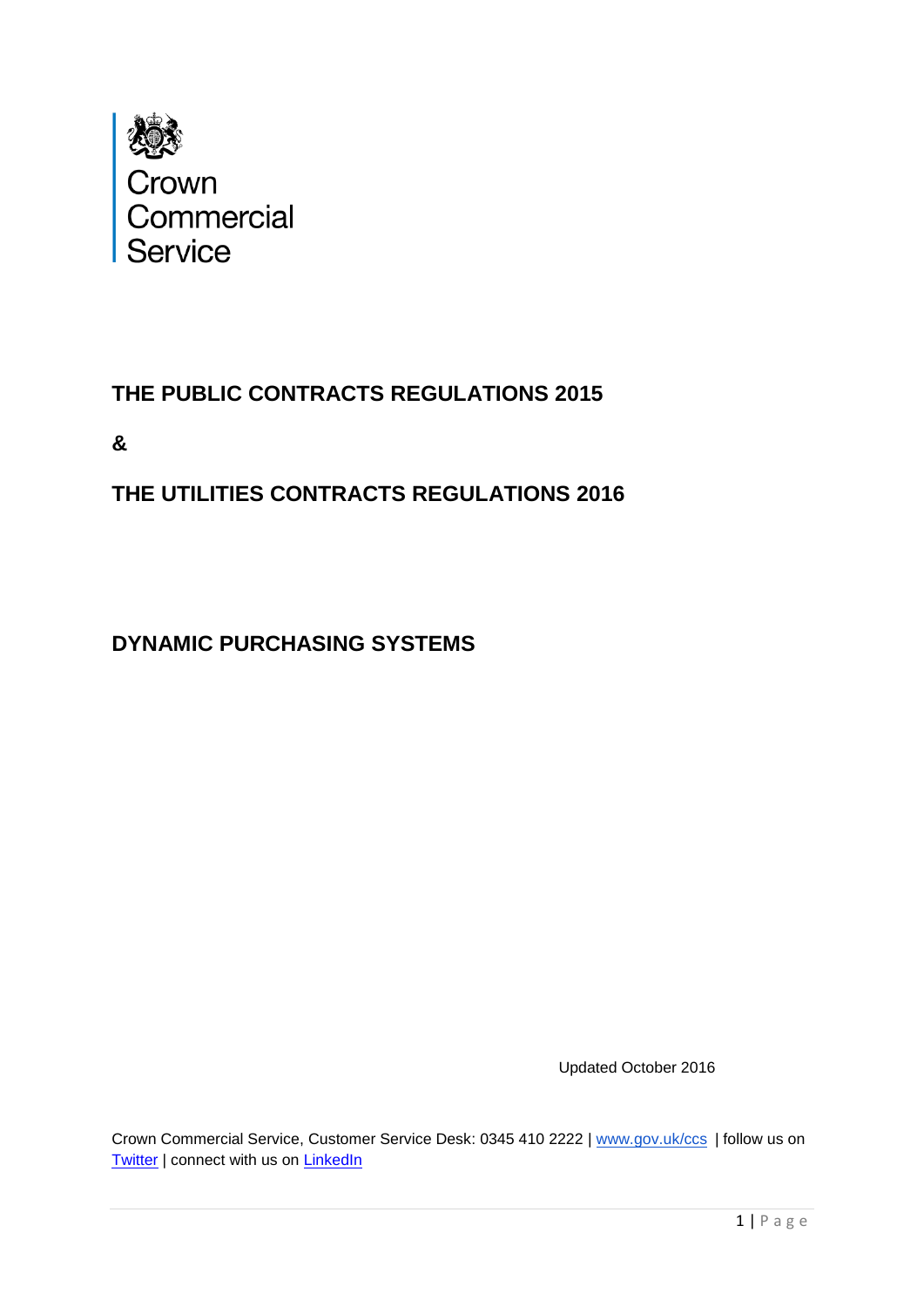## **OVERVIEW**

#### **What is the Dynamic Purchasing System?**

The Dynamic Purchasing System (DPS) is a procedure available for contracts for works, services and goods commonly available on the market. As a procurement tool, it has some aspects that are similar to an electronic framework agreement, but where new suppliers can join at any time. However, it has its own specific set of requirements. It is to be run as a completely electronic process, and should be set up using the restricted procedure and some other conditions (as set out in Regulation 34 of the Public Contracts Regulations 2015).

Contracting authorities, including central purchasing bodies, may set up a DPS. The DPS should be set up for identified types of requirement, which may be divided into categories of products, works or services.

The DPS is a two-stage process. First, in the initial setup stage, all suppliers<sup>1</sup> who meet the selection criteria and are not excluded must be admitted to the DPS. Contracting authorities must not impose any limit on the number of suppliers that may join a DPS. Unlike framework agreements, suppliers can also apply to join the DPS at any point during its lifetime. Individual contracts are awarded during the second stage. In this stage, the authority invites all suppliers on the DPS (or the relevant category within the DPS) to bid for the specific contract. The new directive and Regulations update the existing DPS rules, as discussed below.

#### **Why is this helpful / necessary?**

The DPS can streamline procurement for both suppliers and authorities; suppliers don't have to demonstrate suitability and capability every time they wish to compete for a public sector contract, and the award of individual tenders can be quicker than under some other procedures. The DPS is more flexible in some respects than frameworks, particularly as suppliers may join it at any time during its period of validity, meaning that suppliers are not locked out for the duration as they are with traditional frameworks. However the DPS under the old rules was rather cumbersome, so it was little-used either in the UK or in other member States. The new rules provide additional flexibility.

#### **What has changed?**

**.** 

The basic principles remain from the old DPS, but there are several significant changes. Suppliers no longer have to submit an "indicative tender" with their request to join the DPS. The old obligation for authorities to publish a further simplified advertisement in the OJEU each time they wish to award a contract under a DPS no longer applies. The default fouryear limit on the duration of a DPS has been removed. These improvements make the DPS significantly more useable and useful.

#### **Which rules do I need to refer to?**

 $<sup>1</sup>$  For convenience "supplier" is used in this note to include any economic operator</sup>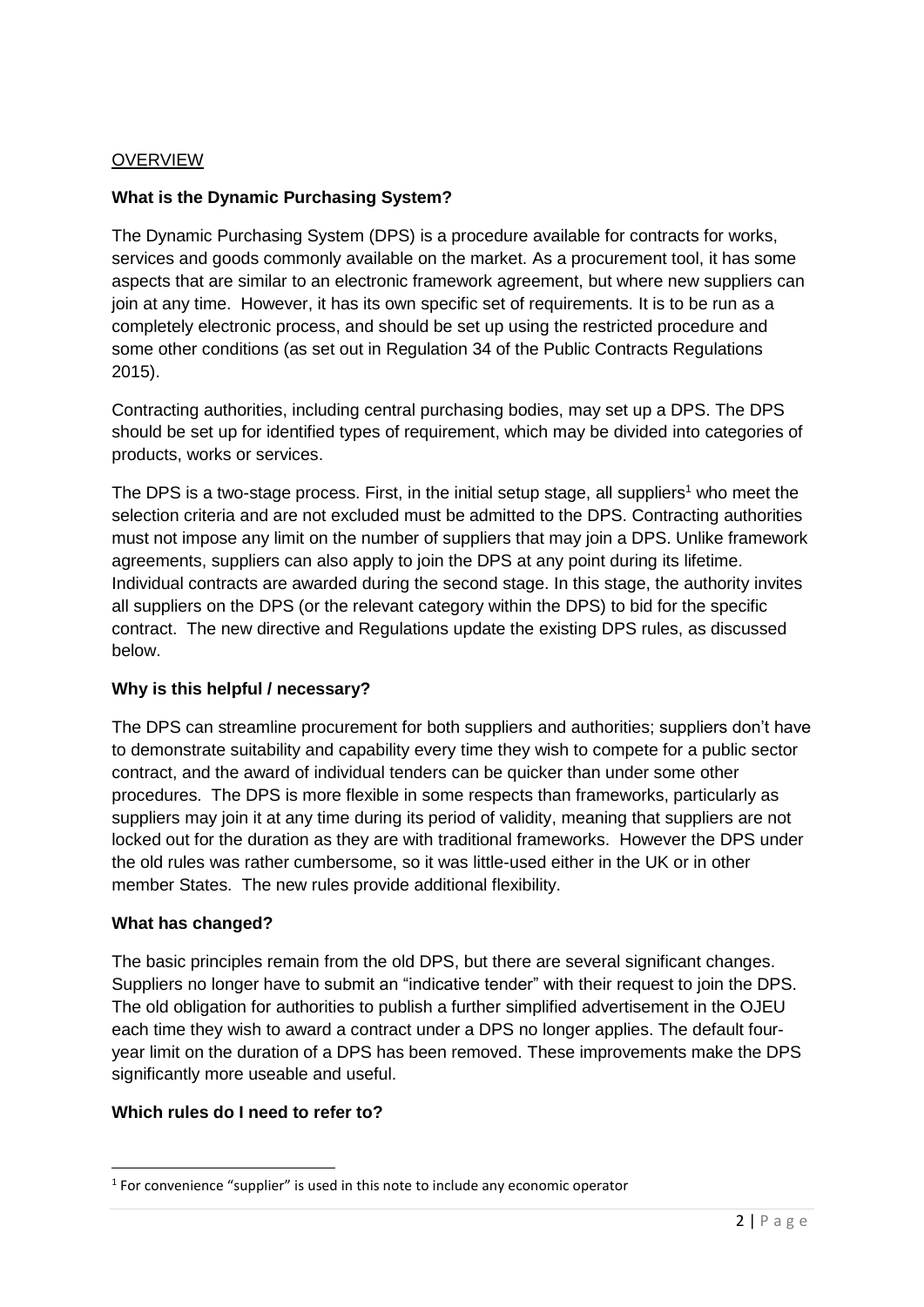Regulation 34 of the PCR 2015 sets out the rules on Dynamic Purchasing Systems. Regulation 34(5) states that in order to procure under a DPS, contracting authorities should follow the rules of the restricted procedure, and subject to the provisions of clause 34. Therefore, Regulations that apply to the Restricted Procedure, and to procedures generally, apply to the DPS, except where regulation 34 specifically alters or dis-applies them.

The corresponding provision in the Utilities Contracts Regulations is Regulation 52. It should be noted that in Regulation 52 (25) – (27) covering means of proof, cross references are made to relevant provisions of the PCR 2015.

# KEY POINTS

## *Stage 1: Establishing the DPS and adding additional suppliers*

To set up a DPS, a contracting authority must place a call for competition in OJEU to make known the intention to establish a DPS, and suppliers must be allowed at least 30 days to respond. (As with other procedures, sub-central bodies may use a Prior Information Notice to make known their intention). This initial DPS set-up phase only covers the exclusion and selection criteria, as used in other procedures, and as set out in Regulations 57-64 of the PCR 2015. The OJEU contract notice should specify the nature of the requirements and the approximate quantities or values envisaged.

As with other procedures, the procurement documents should be made freely available electronically from the date of the advert. These procurement documents must remain available electronically throughout the duration of the DPS.

A DPS can be divided into categories of works services or goods, which are objectively defined on the basis of characteristics of the procurement to be undertaken under the category. The characteristics used to define a group may include size of contract or geographical area of contract delivery.

If the DPS is divided into categories, the selection requirements for each category should be appropriate to that category, and may vary between categories. In accordance with Regulation 59, suppliers should "self-certify" their compliance with the selection requirements, and confirm that none of the grounds for exclusion apply, in order to gain admittance to the DPS. Normally (subject to Regulation 59(8)), only suppliers who win contracts under the DPS should be expected to provide documentary evidence of their status (consistent with other procedures).

This is also subject to the requirement of Regulation 59(11), so authorities should not request supporting documents where they already hold them or can obtain relevant information from a national database. Where a supplier has already submitted documents under a previous contract (DPS or indeed otherwise) it should be asked to confirm these are still applicable, and only provide new documents as preceding ones expire, or circumstances change. Where CPBs set up DPSs It would be sensible for the CPB to hold information about the evidence submitted, and make this available to its own customers.

All suppliers who meet and pass the exclusion and selection criteria must be admitted to the DPS and/or the relevant categories within it.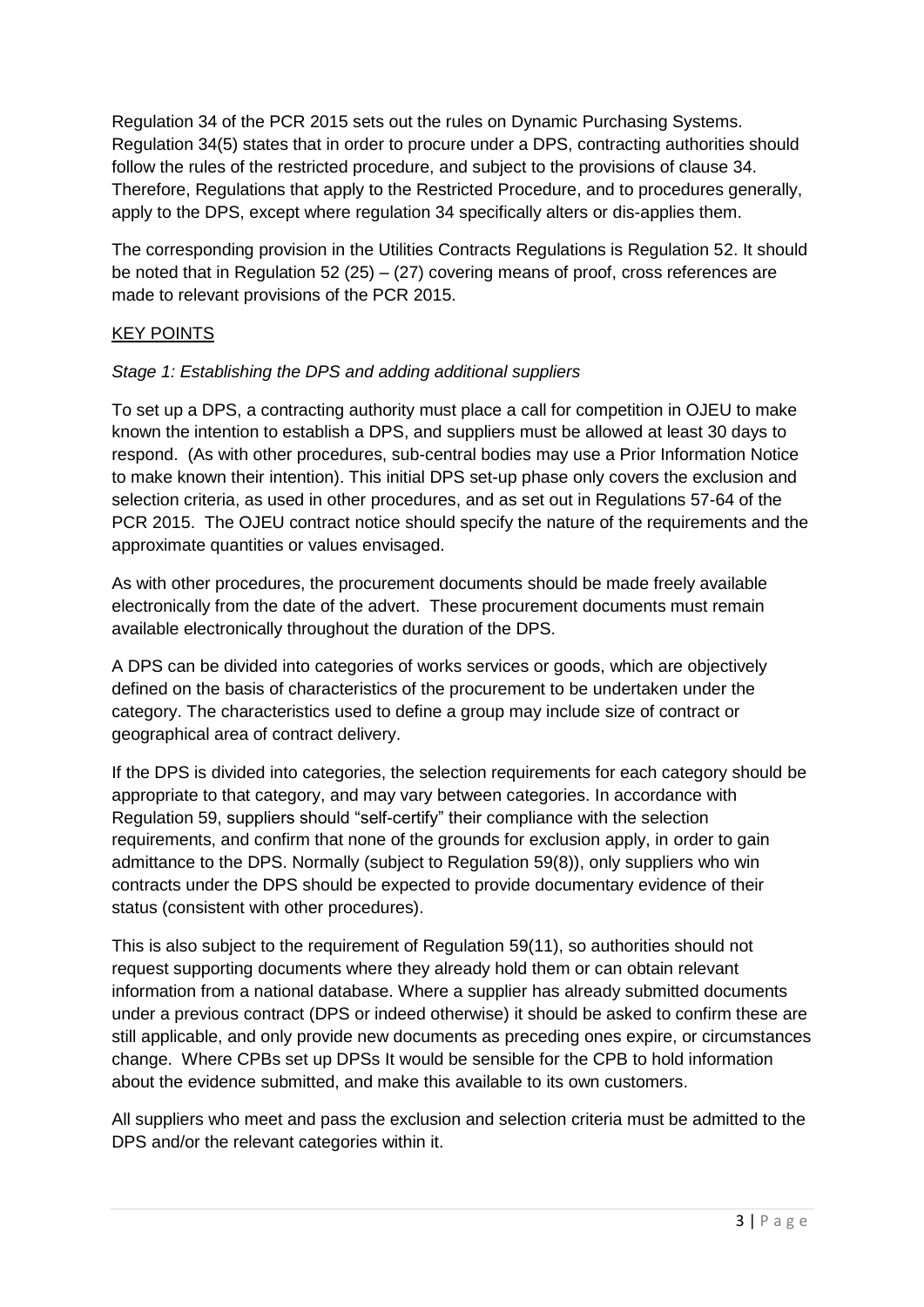Suppliers may join the DPS at any point during its validity if they satisfy the selection requirements, and none of the grounds for exclusion apply. The authority is required to evaluate these suppliers' requests within 10 working days of receipt; this may be extended to 15 days if justified, for example, by the need to examine documents or to verify whether the selection criteria have been met (examination documents or other verification should not be the default, and only used if necessary for the proper conduct of the process; as noted as only the winning bidder should normally have to submit documents).

Contracting authorities may provide for award of contracts under a DPS on the basis of updated electronic catalogues, provided that the authority establishes the technical specification and format for the catalogue; supplier's requests to participate should be accompanied by a catalogue.

## *Stage 2: Awarding specific contracts using the DPS*

Once the DPS is set up, an authority may award specific contracts using a DPS that they are entitled to use by inviting all suppliers admitted to the relevant category to bid, in accordance with regulation 54. As with a framework, the award criteria to be used for the award of individual contracts are to be set out in the original contract notice<sup>2</sup>. These criteria may be "formulated more precisely" for specific contracts, as set out in the invitation to tender for the specific contract.

The award process and permissible award criteria are consistent with those for other procedures; the minimum timescale for return of tenders is 10 days. Where the contracting authority is a sub-central body, this time limit can be reduced by mutual agreement between the contracting authority and all suppliers in the relevant DPS / category.

The authority may choose to require that tenders for a specific contract comprise or include electronic catalogues, adapted to the specific requirement, in which case the authority should have asked the suppliers request to participate to be accompanied by a catalogue as mentioned above.

There is no obligation to undertake a "standstill" period, although there may be some benefits in doing so (see under FAQ section below).

The DPS is to be undertaken as a wholly electronic procedure, in accordance with Regulation 22 (1) to (7) and (11) to (20). Unlike other procedures there is no derogation to postpone the electronic requirements, so this requirement is in force from the date of the new Regulations. However where authorities already use an e-procurement solution it may well be that this can be used or adapted for a DPS; authorities may wish to discuss with their e-procurement solution or service provider. The requirement for an electronic procedure does not prevent "human" evaluation of tenders received under a DPS.

There is no requirement to submit any form of award notice to OJEU following the setting up of the DPS, or when new suppliers are added to the DPS. There *is* a requirement to publish contract award notices (which must be sent to the Publications Office within 30 days of award) for specific contracts awarded under the DPS. However, authorities can choose to

**<sup>.</sup>** <sup>2</sup> Or in the invitation to confirm interest where a Prior Information Notice was used for the original advertisement.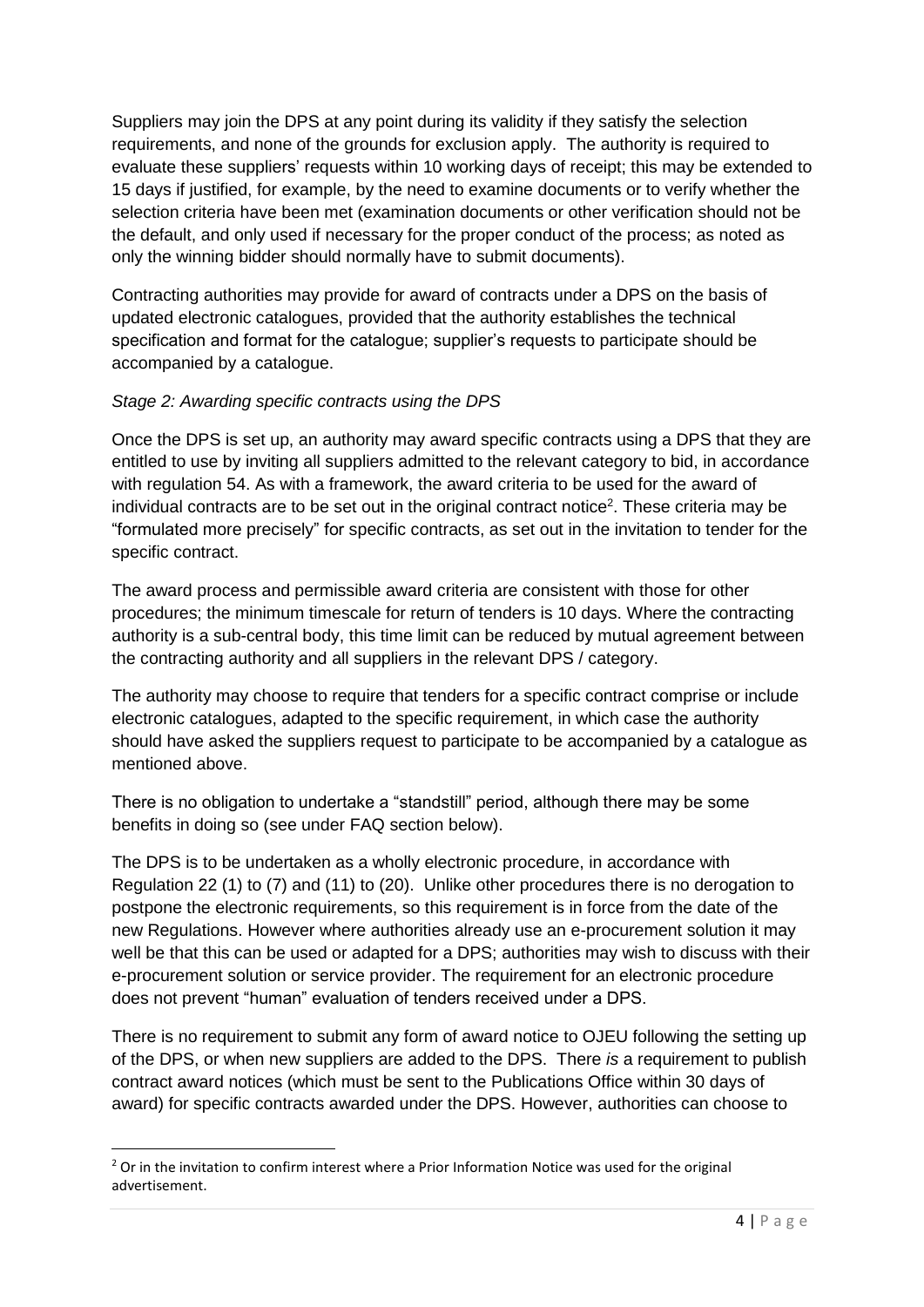group DPS contract award notices on a quarterly basis, which must be sent within 30 days (after) the end of each quarter. Authorities should also abide by the requirements for publication on Contracts Finder about contracts awarded, as explained under Procurement Policy Note 03/15; see

[https://www.gov.uk/government/publications/procurement-policy-note-0315-reforms-to](https://www.gov.uk/government/publications/procurement-policy-note-0315-reforms-to-make-public-procurement-more-accessible-to-smes)[make-public-procurement-more-accessible-to-smes](https://www.gov.uk/government/publications/procurement-policy-note-0315-reforms-to-make-public-procurement-more-accessible-to-smes)

A DPS may be set up by central purchasing bodies, to undertake centralised purchases by the CPB itself, and / or for the CPB's "customers" to compete contracts.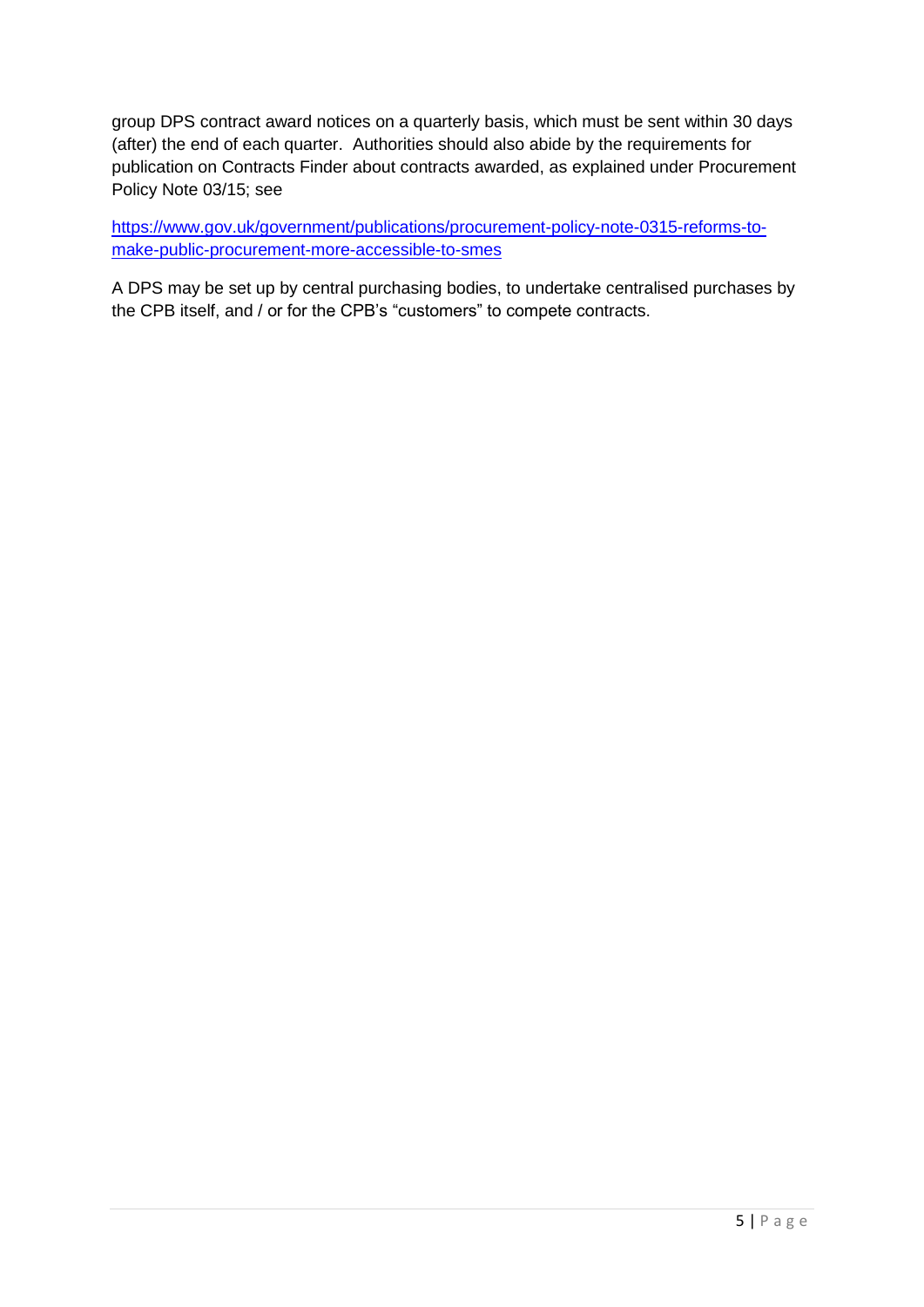# **Frequently Asked Questions**

#### General nature and use of DPS

#### **Q. The DPS is to be used for "commonly used purchases...generally available on the market". What does this mean?**

The rules do not specify how this should be interpreted. It is likely to depend on the specific type of goods, works or services covered by the DPS. The DPS will normally be suitable for largely "off-the-shelf" requirements which can be closely specified in advance. One-off, or heavily bespoke and / or highly complex requirements are unlikely to be suitable

#### **Q. Are there any restrictions on the number or type of category into which a DPS may be divided?**

No restrictions are specified in the rules; the regulations require that categories are objectively defined on the basis of the characteristics of the procurement to be undertaken. The rules state that these characteristics may include the maximum size of contract or geographical area of contract performance. However other characteristics are not excluded, for example the nature or scope of the deliverables might be appropriate. The authority will have to make its decision based on the specifics of its requirements. Early market engagement may be helpful in identifying suitable categories. Of course categories will need to ensure compliance with Treaty principles; so it would not be permissible to have different categories for different sizes or geographical locations of *suppliers*.

#### **Q. Is there a time limit on how long a DPS can operate? And is there any flexibility?**

The "period of validity" must be stated on the original OJEU notice; but the Regulations indicate that the period can be later amended (extended, shortened, terminated) subject to notification on the relevant OJEU standard form. This provides useful flexibility if the authority's circumstances change, or developments in technology, markets, etc mean the DPS as originally set-up outlives its usefulness. There is now no specific maximum duration of a DPS. Any changes to the period of validity of a DPS should comply with relevant Treaty principles.

## **Q. What is a suitable duration for a DPS?**

The authority must make its own decision based on its needs and understanding of the market. Early market engagement should help provide insights. A longer-running DPS will reduce the need to re-compete, but if it is too long the DPS may become obsolete if the authority's circumstances or markets change. As noted above the authority may be able to lengthen or shorten the duration if necessary.

## **Q. Does the DPS encourage SME access to public contracts?**

As with all procedures, the suitability for SMEs depends more on the authority's procurement decisions than the particular rules which apply to the process. However the DPS has some features which can potentially encourage SMEs. The selection stage is potentially less onerous, as the supplier only has to complete this stage on entry to the DPS (and thereafter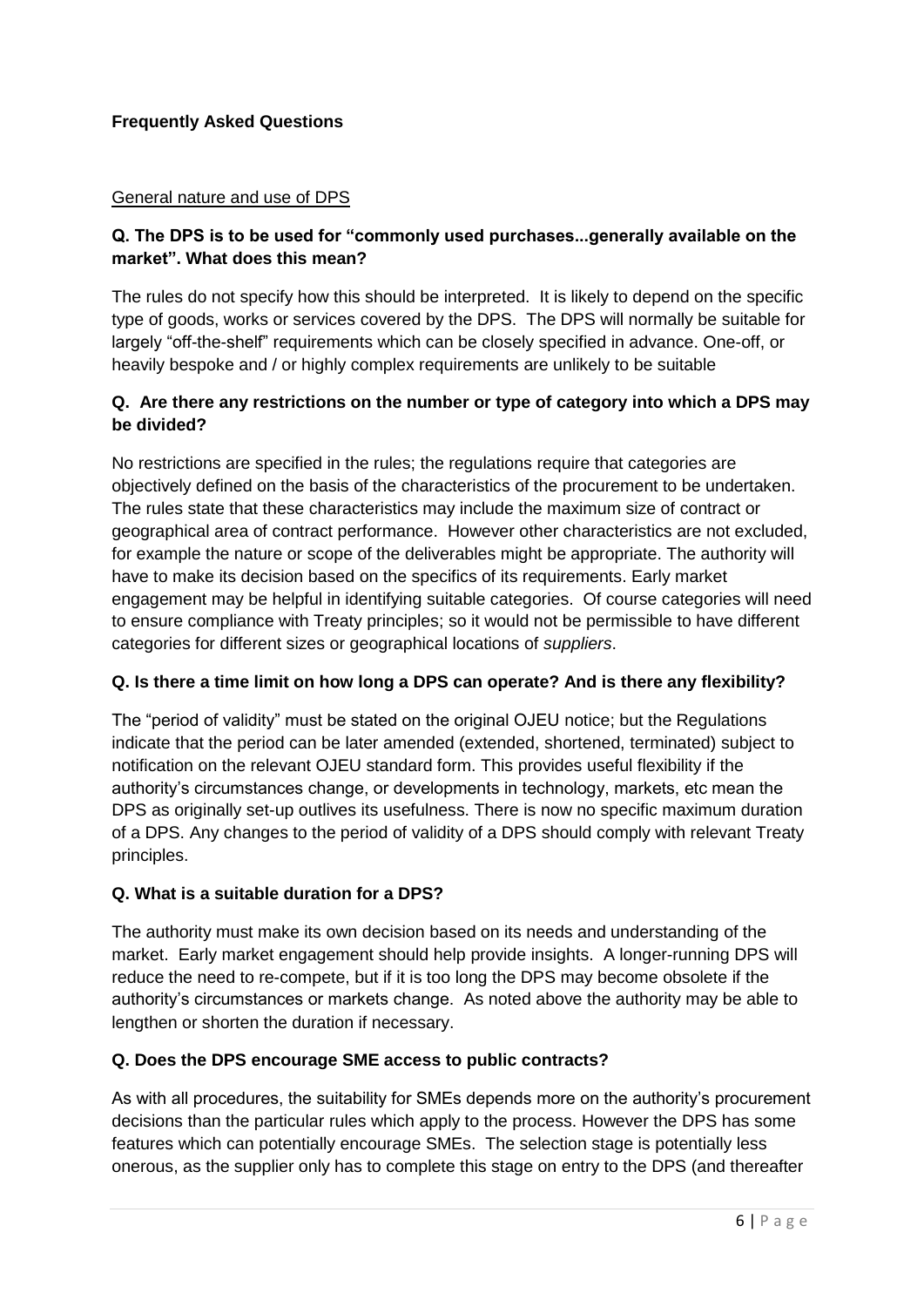periodically reconfirm its status) instead of having to do so separately for all procurements. As the DPS is open to suppliers throughout its duration, new start-ups, or businesses that wish to expand into new public sector markets, will not be frozen out of the market.

The division of DPS into categories by type of requirement, size of contract, or geographical place of delivery, could be arranged to ensure that niche suppliers and SMEs have maximum opportunity to compete.

## **Q. Is it permissible to have different terms and conditions for contracts under different categories of a DPS?**

The rules do not govern the terms of the contracts awarded under a DPS. It would not be contrary to the rules to have different terms and conditions for contracts awarded under different categories of a DPS provided these complied with the Treaty principles of transparency, equal treatment and proportionality. There should be objective reasons why different terms and conditions are appropriate for different categories. The terms and conditions should be appropriate to contract for "commonly use purchases... available on the market" (so contracts designed for large bespoke requirements, for example, would not be appropriate).

In all cases the intended terms and conditions should be included within the procurement documents made available when the DPS is first advertised.

## **Q. Can suppliers be required to sign-up to the standard contractual terms and conditions of the authority setting up the DPS as part of the initial application process?**

The authority can make clear that suppliers will be required to accept the terms and conditions of the authority setting up the DPS when bidding for contracts under the DPS.

# **Q. Does the "standstill" period apply to setting up the DPS?**

There is no obligation to hold a standstill before admitting suppliers and commencing the DPS. And as suppliers may apply (or reapply if previously not accepted) at any time during the currency of the DPS, a standstill at initial set up-would be of little value.

#### Suppliers joining a DPS

## **Q. Do suppliers need to submit an "indicative tender" with their initial application?**

No; this requirement in the old rules has been removed from the new DPS.

## **Q. If a DPS is divided into categories, may a supplier apply for more than one category?**

Yes, a supplier may apply for as many categories as it wishes.

## **Q, Can we limit the number of suppliers on the DPS or in any categories under the DPS?**

No; any and all suppliers who pass the exclusion criteria and meet the selection criteria must be admitted to the DPS [category].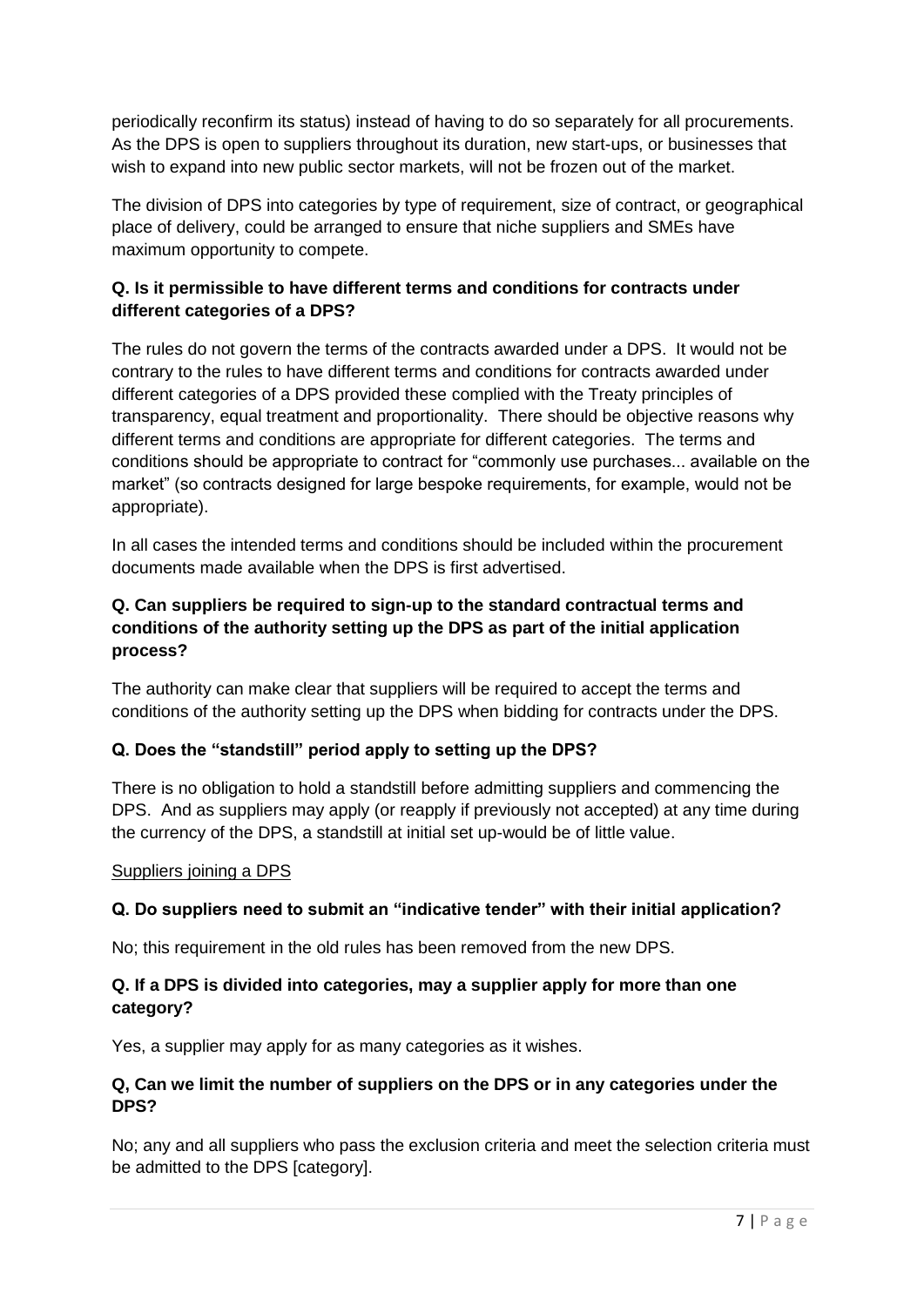# **Q. Can we set the selection criteria at a high level, intended to limit the number of successful applicants?**

No. The selection criteria and pass marks should be proportionate and objectively justifiable according to the requirements to be delivered in the DPS / category. Unnecessary or overlyonerous requirements meant to limit the number of suppliers would breach proportionality and equal treatment, would be likely to discourage SMEs, and would tend to reduce competition.

## **Q. Is it permissible to have different selection criteria for different categories under the DPS?**

Yes; where a dynamic purchasing system is divided into categories, the contracting authority should apply selection criteria that are proportionate and relevant to the characteristics of the category concerned.

It is possible that a supplier could pass the selection stage for, and be admitted to, one or several categories but not to others.

# **Q. If a supplier fails the exclusion or selection stage, can it reapply later?**

Yes.

If the supplier had failed the exclusion stage, it could reapply if the mandatory or discretionary exclusionary periods had ended, or if the supplier had self-cleaned.

If the supplier did not meet selection criteria, it could reapply if its circumstances changed, for example if it had newly available skills, experience, or if something else which would change its answers to the selection criteria had occurred.

# **Q. If a supplier is admitted, is it obliged to bid for any contracts procured under the DPS?**

No.

# **Q. Can a supplier be deselected from a DPS?**

A supplier's initial admission to the DPS should normally be based on self-certification that it passes the exclusion criteria and meets the selection requirements. In similar manner to other procedures, the winning bidder for a contract under a DPS should be asked to provide confirmatory evidence before award of contract (unless previously submitted as discussed above). Please see separate guidance on "selection and award" for further information on those rules.

If a supplier ceases to meet the original exclusion or selection criteria during the course of the DPS it is likely that it could be excluded (indeed if it fails one of the mandatory exclusion grounds the authority will be *required* to remove the supplier).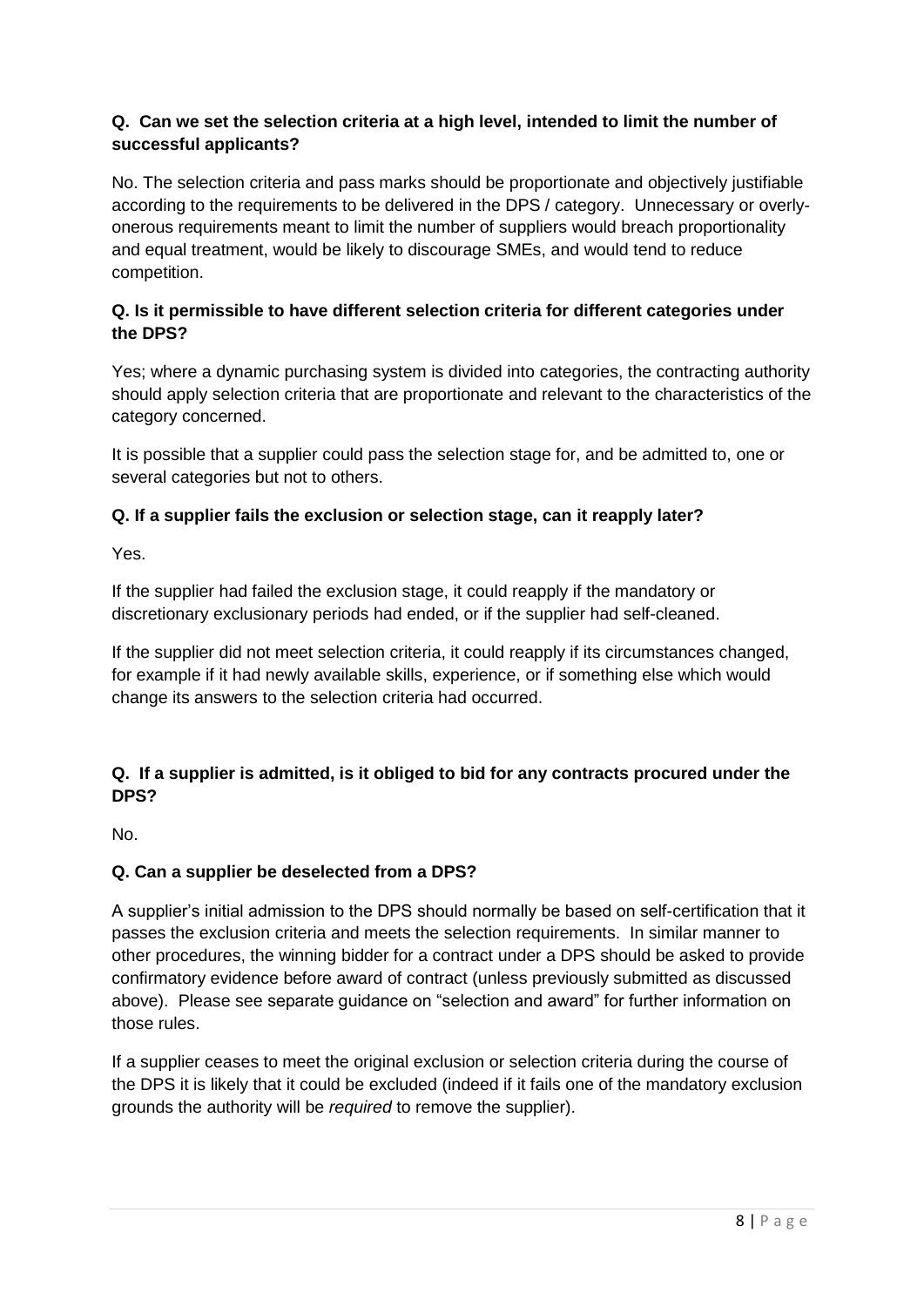The frequency of updates is for the authority to decide, but at least an annual update might be appropriate. Authorities could also require suppliers to confirm that their exclusion and selection status is not changed before the award of each contract.

It would *not* be permissible to remove or exclude a supplier from a DPS because the supplier had not chosen to bid for any contracts under the DPS, or because the supplier had bid but was unsuccessful in all its bids.

# **Q. Can a supplier be excluded for poor performance on contracts under the DPS?**

Poor performance on prior public or utilities contracts which have led to contract termination, damages or other comparable sanctions are now grounds for discretionary exclusion. (Regulation 57(8)(g). Therefore poor performance on previous contracts under the DPS which had led to sanctions could be used to exclude the supplier from the same, and other, DPSs in future.

As with any other exclusion for poor performance, this must be based on objective failings which led to sanctions; subjective assessment of a supplier's attitude, aptitude, etc must not be used.

If a DPS is set up by a CPB for use by other contracting authorities, the decision on whether to exclude a supplier should rest with the CPB.

## **Q. Can a supplier be deselected from one or more categories but not others?**

In principle, yes, if the supplier ceases to meet the selection criteria for some categories but remains compliant with all the criteria for other categories.

If a supplier breaches a mandatory exclusion ground during the course of the DPS, he must of course be excluded from the whole DPS. And most of the discretionary exclusion grounds are unlikely to be category-specific.

However, if a supplier had evinced poor performance in contracts under some categories but not others, although it would be permissible to exclude it from the whole DPS, depending on the case, it might be more proportionate and appropriate to only remove it from the problematic categories.

Authorities will need to make their own case-specific judgements, and treat all suppliers equally.

## **Q. How long do we have to complete the assessment of new applicants?**

Regulation 34(16) states that contracting authorities must finalise their evaluation of new applicants (i.e. applications which are received during the period of validity of the DPS) within 10 days of receipt. This may be prolonged to 15 working days in individual cases where this can be justified, in particular because of the need to examine additional documentation or to otherwise verify whether the selection criteria are met. Contracting authorities are under a clear duty to meet these timescales, and should ensure that systems and resources are in place to meet them.

These rules also apply to the initial evaluation of applicants when the DPS is set up. However, as long as the invitation to tender for the first specific contract under the Dynamic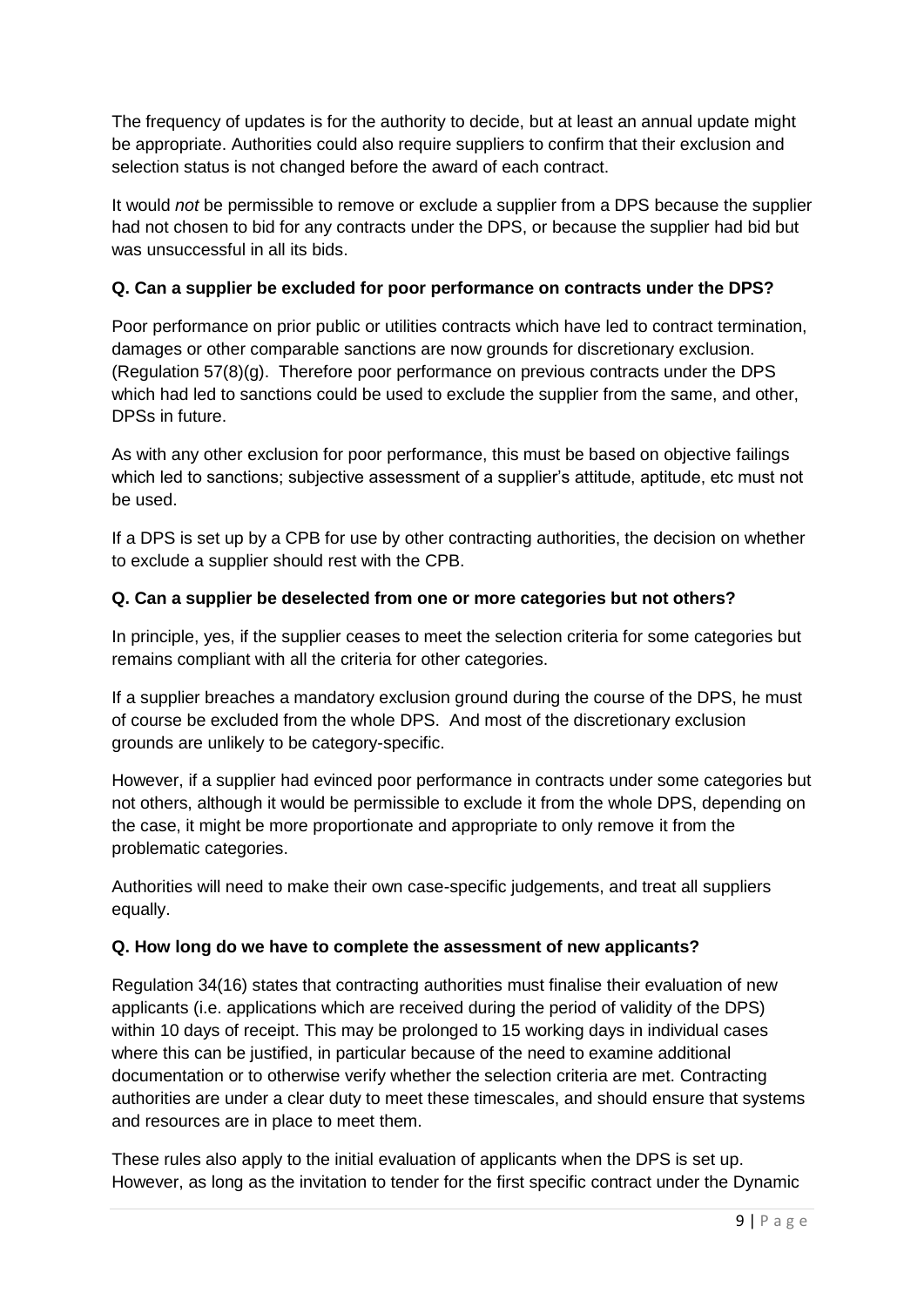Purchasing System has not been sent, the period may be extended provided that no invitation to tender is issued during the extended evaluation period. If initial evaluation of tenders takes additional time, it is therefore possible to delay the start of the DPS to provide further time for evaluation of applicants.

#### Individual contract award under a DPS

## **Q. Do I have to run a competition for every requirement under a DPS? Or can the DPS be used for "direct awards", perhaps for low-value contracts?**

The rules state that each requirement under a DPS must be competed; all suppliers under the DPS or the relevant category must be invited to bid. "Single tender" is not permitted (unless only one eligible supplier has applied for the category), and there is no derogation for low-value contracts.

This reflects the nature of the DPS; admission to the system only requires suppliers to demonstrate their suitability, ability, and capability to deliver the type of requirement in the DPS or category. (There is no requirement to submit any type of tender as part of the application for admission). Therefore the decision on the best value-for-money offering can only be decided at the tender stage for each individual requirement, and equal treatment requires that all suppliers on the DPS [category] have the opportunity to bid.

The European Commission regards impermissible direct awards as the worst type of breach of the procurement rules and Treaty principles, and would probably take legal action, particularly if there was systemic use of direct awards under a DPS. Aggrieved suppliers would also be able to take action under the Remedies rules.

The 10-day minimum for return of tenders (including if applicable completion of a catalogue) in a competition under a DPS is substantially shorter than the total procurement processtime for the other procedures under the directive. As the DPS is intended for commonly used purchases generally available on the market, and must be an electronic process, it should normally be possible to readily undertake a competition.

# **Q. If we cannot limit the number of suppliers on the DPS or in any category, how will we effectively resource and undertake competitions for individual contracts?**

The DPS is no more onerous than the open procedure for individual contracts; in fact it will be easier, as authorities will only have to examine tenders and not assess supplier's exclusion and selection status for every contract (although they may need to receive the supporting documents as confirmation, as discussed above). Authorities will also know how many suppliers are on the DPS [category] at any given point, so they will know the maximum number of potential responses in advance. As the DPS is for works, goods and services commonly available on the market, it may be possible in many cases to run relatively straightforward award evaluation criteria, which will help to keep resource requirements in check.

As with any procurement, contracting authorities should adopt the "Lean" approach. This will include early market engagement to understand the supplier base and the potential for the market to meet the authority's needs. This will help the authority to decide the best division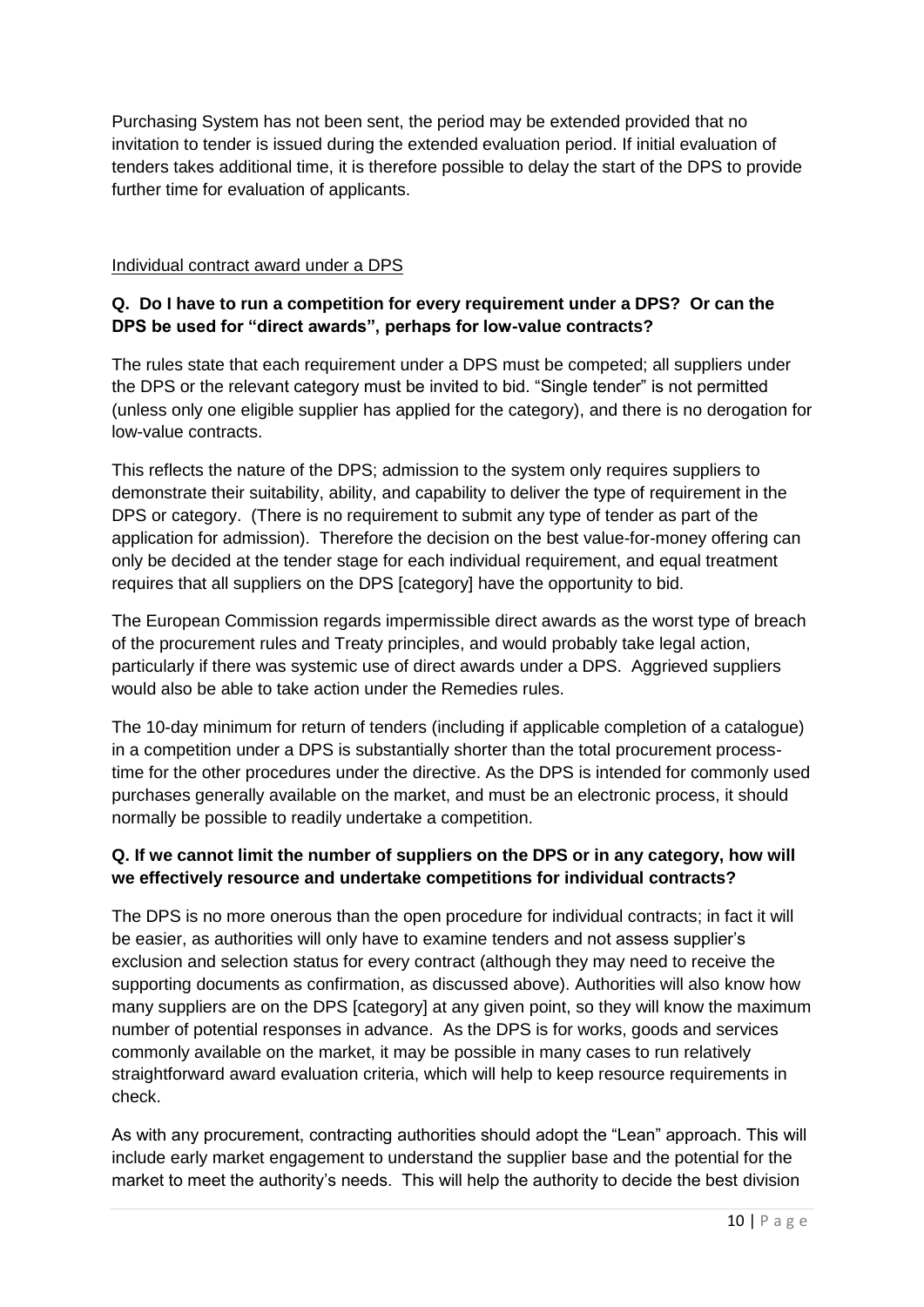into categories. Focused categories may help limit the number of suppliers who apply for each category.

Authorities, including CPBs, and authorities with access to DPSs and frameworks put in place by CPBs, will wish to consider the relative merits of DPSs, frameworks, and individual separate procurements, depending on the specific requirements and circumstances.

# **Q. Does the standstill period apply to contracts under the DPS?**

The standstill period is not obligatory for individual contracts awarded under a DPS.

## **Q. Is there a clear requirement to provide a debrief report for unsuccessful bidders for individual contracts under a DPS?**

The requirement for a "notice of decision" as required in the rules for most procedures is specifically **not** obligatory for award of contracts under a DPS. However authorities are not prohibited from either proactively providing feedback or offering to provide feedback on request, and CCS regards provision of feedback as being good practice. Where an authority provides or offers feedback it should treat all suppliers equally, make known its intention to do so in advance, and abide by good practice on providing feedback, as when providing feedback under procedures where it *is* obligatory.

# **Q. May individual contracts "overhang" the duration of the DPS itself?**

This is not specifically covered in the rules, and given the flexibility of DPS duration, need not be a concern. However, the new rules specifically allow "overhang" in frameworks, and there is no reason to consider that proportionate overhang would be impermissible in DPS. As with all procedures, the DPS should not be used in a way which will distort or prevent competition.

## Electronic processes and DPS

## **Q. The DPS must be a wholly electronic process; what does this mean?**

The provision of Regulation 22, covering electronic communications, apply to the use of the DPS from the entry into force of the Regulations, and Regulation 34(2) states that a DPS must be a 'completely electronic process.' The derogation to postpone electronic communications does **not** apply to the DPS. Authorities which wish to use the DPS will therefore need to ensure that they have access to suitable IT systems which enable compliance with Regulation 22, (including the technical and security requirements in Regulatio 22 (16) et seq). As noted above, however, existing e-procurement solutions and services may be useable or adaptable for the DPS, as the requirements and processes are similar in principle to those in other procedures under the rules.

The specific derogations in Regulation 22 (8) to (10) for oral communication do not apply. As the DPS is for works, goods and services commonly available on the market, it is unlikely that the derogations for physical models, special formats or office equipment, or specific security requirements in Regulation 22(2) to (7), will normally be pertinent, although they apply where relevant. As mentioned activities not involving communication between the parties, such as tender evaluation, do not have to be electronic, although there is no prohibition on use of electronic evaluation tools.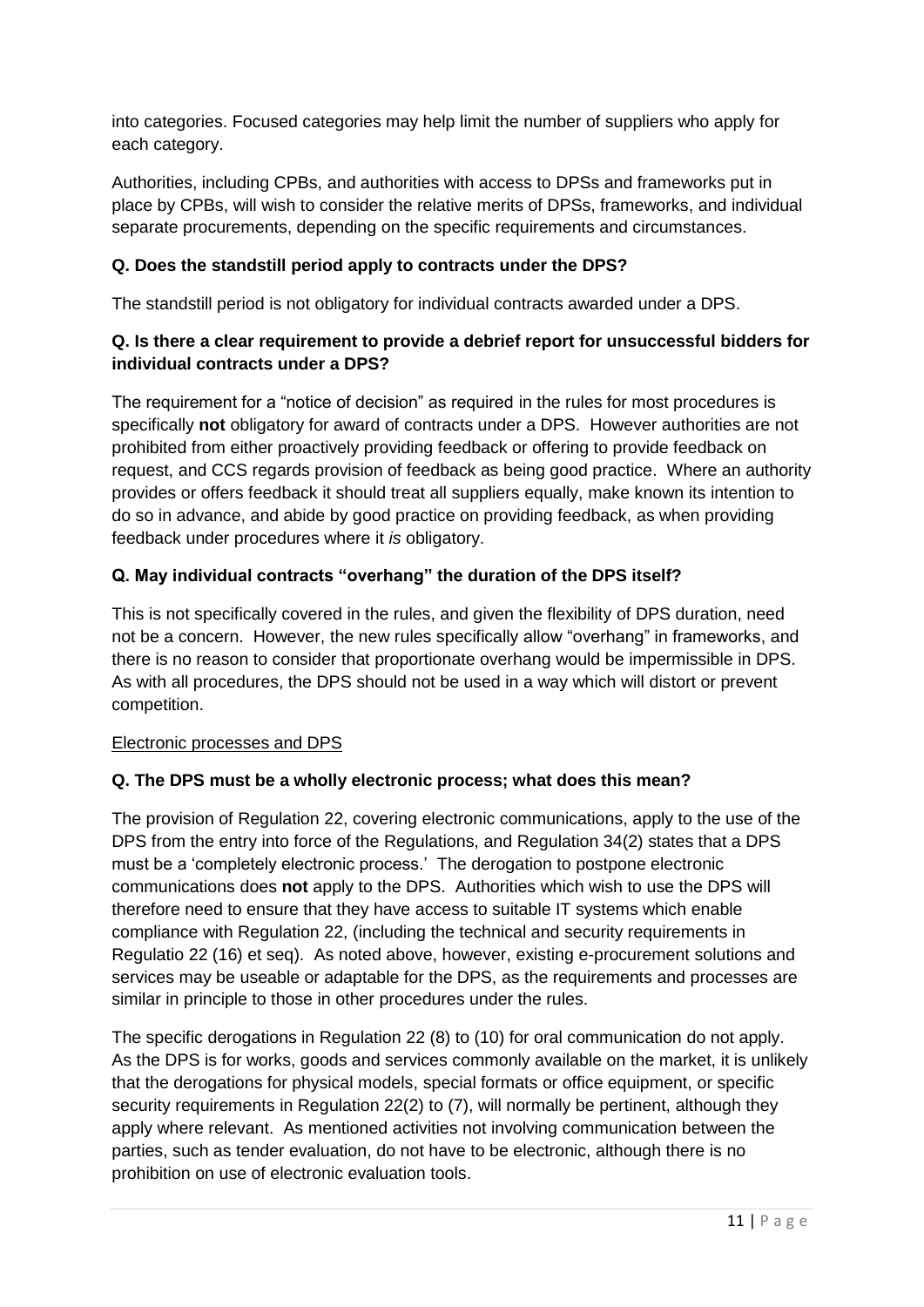# **Q. Can electronic auctions be used for the award of contracts under a DPS?**

Yes, the rules explicitly allow the use of e-auctions in the award of contracts under a DPS, provided that the subject matter is suitable (including a requirement that the technical specification can be established with precision). All the other rules applicable to e-auctions also apply; see Regulation 35.

#### Electronic catalogues and DPS

#### **Q. Can catalogues be used in the DPS?**

Yes, the authority may choose to allow or require the submission of electronic catalogues. These should meet the requirements for electronic communication in Regulation 22 and the provisions on e-catalogues in Regulation 36.

As with all use of catalogues under the public procurement rules, suppliers should not simply submit their general catalogues but should adapt the format and content to the specific requirements of the DPS.

Contracting authorities may require economic operators to submit an electronic catalogue as part of tender for a specific contract under a DPS. Authorities may also ask for submission of a catalogue with the initial request to participate. Please see separate guidance on ecommunications for further details of the use of e-catalogues.

# **Q. If the request to participate in the DPS is accompanied by a catalogue, what should that catalogue contain?**

The rules do not specify what the catalogue should contain. It should comply with the technical specifications and format specified by the authority, (having regard to Government policy on open standards), and the format and content are likely to depend on the nature of the works, goods or services to be procured. As it is not an indicative tender it is unlikely that it would need to contain detailed pricing information. Specific details of works, services or products and prices for each specific requirement will be completed at tender stage.

## **Q. If suppliers have recently completed catalogues can these be used for additional contracts, without further updating, and without going to tender again?**

There is no provision to do so under the rules. The rules envisage that each supplier will be advised every time an authority wishes to award a tender, and invited to complete / update its catalogue and confirm whether it wishes to participate. In practice, in some cases, it may be that the supplier will able to simply confirm that a previous catalogue still stands unchanged.

#### DPS and Central Purchasing Bodies

## **Q. Can DPSs be set up by Central Purchasing Bodies?**

Yes, CPBs are specifically allowed to set up DPSs. These can be used by the CPB to make central purchases, or to be used by other "customer" authorities of the DPS to award individual contracts. Regulation 37(3) states that where a DPS established by a CPB may be used by other contracting authorities, the call for competition must mention this fact. Where